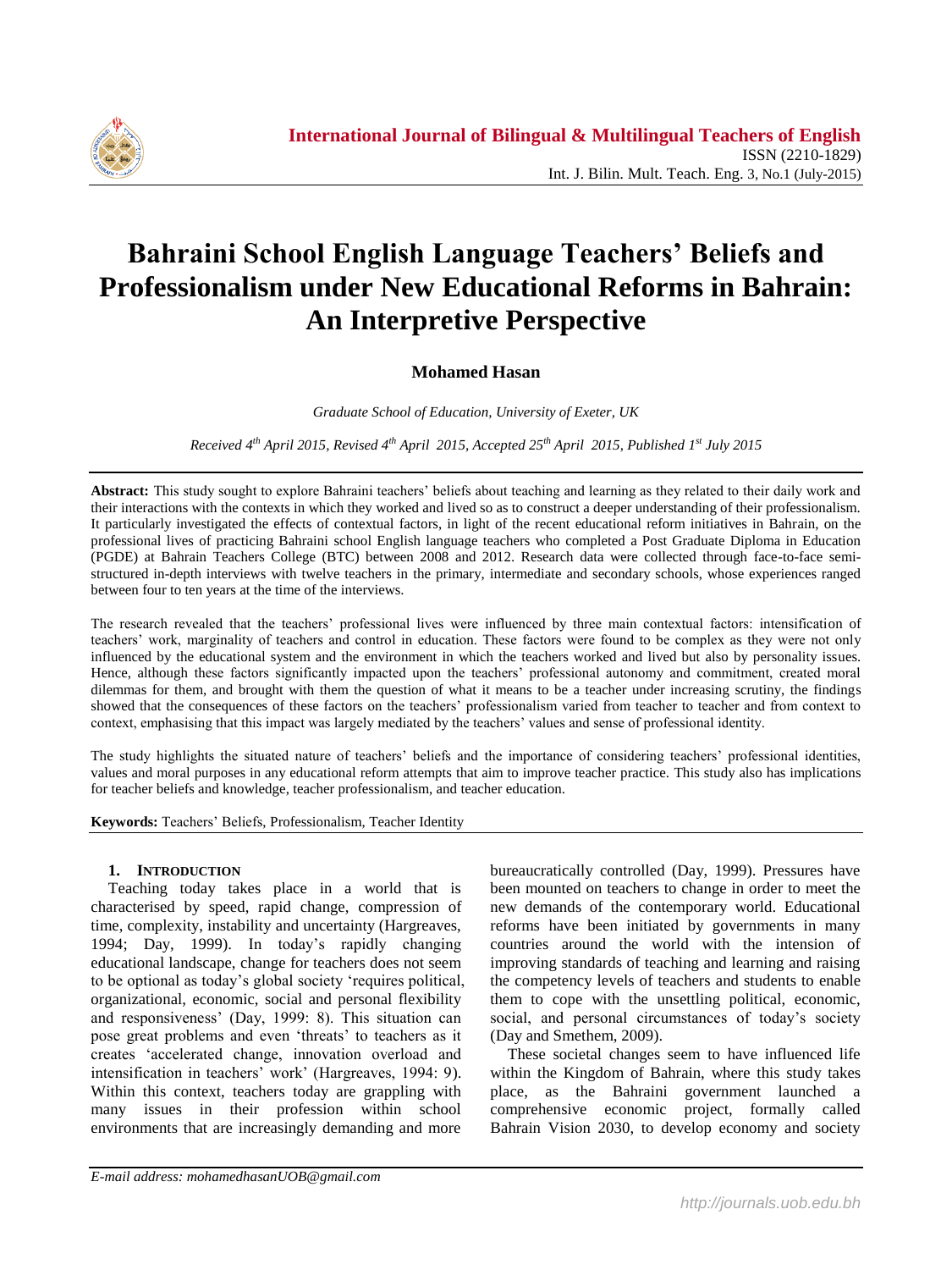

over the period between the years 2008 and 2030. Central to this enterprise are English teaching and English language teachers. There is consequently increasing demand in Bahrain for competent English teachers and for more effective approaches to their preparation and professional development. Following the recent trends in language teacher education, which began to shift towards sociocultural epistemologies (Johnson, 2009), language teacher education programmes in Bahrain, which are exclusively offered by the recently opened Bahrain Teachers" College (BTC), have pledged to give emphasis on the cognitive, physical, social, emotional and spiritual development of teachers to prepare them to take up productive roles in furthering Bahrain society through the education of its young people (PGDE Concept Paper, 2013).

This study looks into Bahraini teachers' beliefs regarding the effects of these reform mandates in education in Bahrain, and the context in which they are supposed to be implemented, on the teachers' lives and professionalism. In particular, the study focused on the Bahraini, government school, practicing, English language teachers who completed a Post-Graduate Diploma in Education (PGDE) course between the years 2008 and 2012 at Bahrain Teachers College (BTC). It posed two questions:

- 1) What are the beliefs of Bahraini English language teachers who completed a PGDE course at the BTC between 2008 and 2012 regarding the impact of new educational reforms on their lives and their professionalism?
- 2) How do these beliefs impact upon the teachers" professionalism?

The reason why these teachers were specifically chosen for this study was that the PGDE course they did was part of wider educational reform initiatives in Bahrain, i.e. Bahrain Vision 2030, that aims to reenergize and redirect teachers' practice in the country. Therefore, studying the context in which these reforms are being implemented and their impact upon the teachers, through the eyes of the teachers" themselves, might enable us to see how the recent reforms in Bahrain aligned with the teachers" subsequent experiences in schools and what might be needed for a more effective implementation of these reforms. The next section will provide an overview of the two main constructs in my research questions above, namely, teachers" beliefs and professionalism, by discussing and defining them, and reviewing key studies relevant to each one of them.

## **2. LITERATURE REVIEW**

The constructs of teachers' beliefs and professionalism have recently emerged as important strands in the research on second language teacher education (SLTE). As we shall see in the following two sub-sections, the increased interest in teachers' beliefs and professionalism in SLTE is largely due to the changes in understanding the nature of L2 teacher learning, as well as the expanded need for competent language teachers as a response to the global spread of the English language (Richards, 2008; Burns and Richards, 2009).

## *A. Teachers' Beliefs*

Although the interest in what teachers think, believe and know (or teacher cognition, Borg, 2006) has long been established in the context of general education (Barnard and Burns, 2012), it was not until the mid-1990s that the topic of teachers" beliefs and knowledge took central stage in L2 education research (Borg, 2012). The increased interest in L2 teachers' beliefs and knowledge is largely due to the shifts in the understanding of the nature of teacher learning from structural to functional, to a cognitivist SLA (second language acquisition), to socially situated (Johnson, 2009). It has become something of a truism for many researchers in the field of L2 teacher cognition (see, for example, Barnard and Burns, 2012 & Borg, 2006) that teaching is not simply the application of knowledge and skills. Rather, it is viewed as a much more complex process affected by physical, temporal, cognitive, social and cultural factors that can facilitate or constrain teaching and learning (Borg, 2006; Richards, 2008; Barnard and Burns, 2012).

The underlying value in exploring teachers' beliefs and knowledge is "teacher change", be it in their knowledge, beliefs, attitudes or practices, which is exactly the same principle that also informs mandated educational reforms (Richards et al, 2001). However, the nature and need of that change as well as how it might happen may differ. For example, much research on L2 teachers" beliefs and knowledge (see Borg, 2006) adopts a bottom up model of change where teachers' agency has a central role in their development and change. It also posits that teachers are not technicians enacting practices and using materials provided by others from outside the classroom, but ones who are able to operate under conditions of relative autonomy (Johnston, 2003). Therefore, such research, as Johnston (2003) points out, aims to react to the issue of power relations in many top down traditional models of innovation in education where "expert knowledge", represented in teacher education programmes and educational policies, is usually produced for "consumption" for teachers.

Day (2005: 108-109) claims that 'teachers' voices are [still] an... under-represented part of macro debate which focuses on whether educational reforms [around the world] are resulting in the "deprofessionalization" or "technicization" of teachers' work or whether they result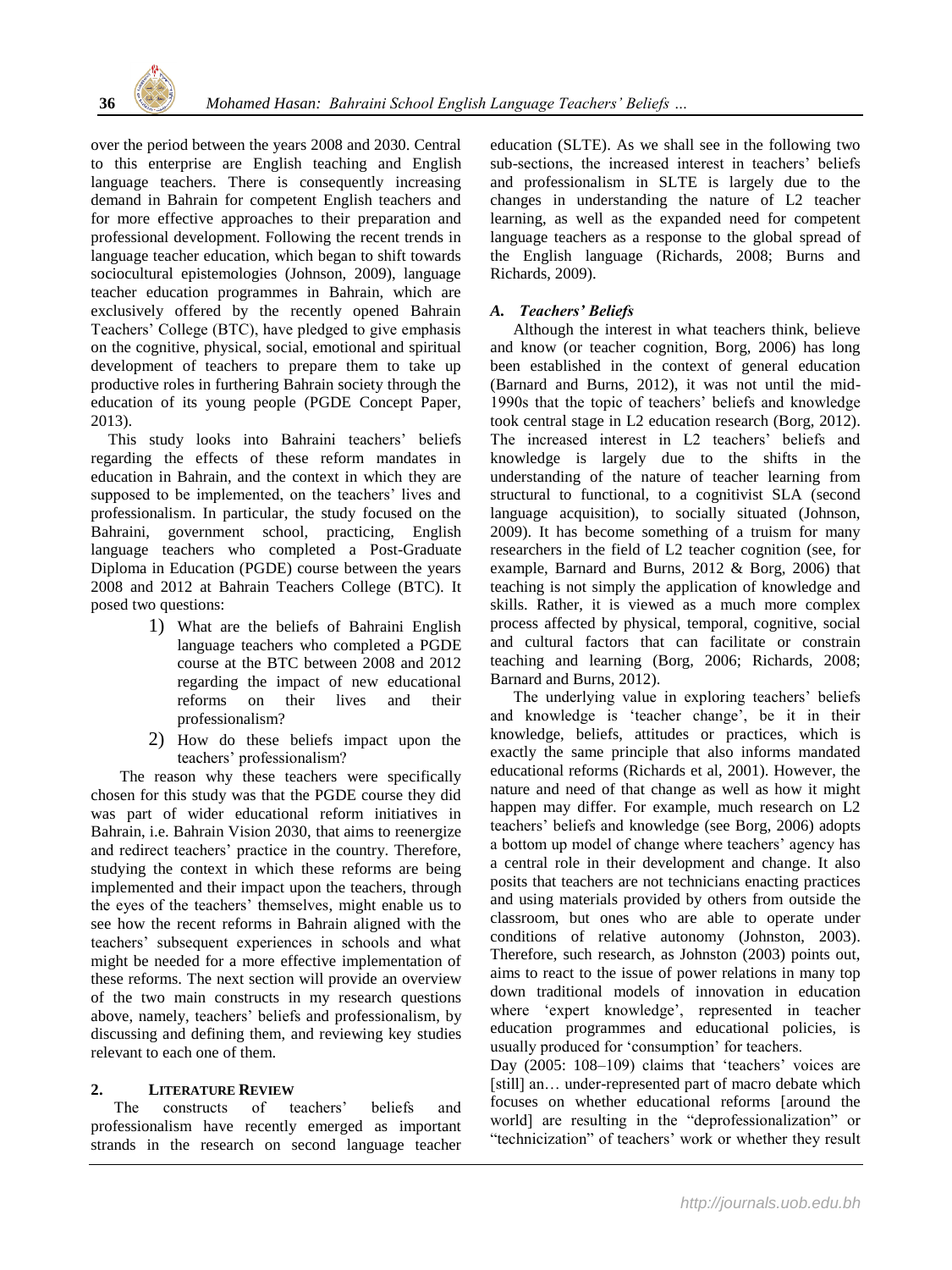

in "reprofessionalization"". Hence, it is essential to explore what L2 teachers know and believe about the impact of external educational reforms on their professional lives (Richards, 1998; Borg, 2006). Barnard and Burns (2012: 2) argue that without understanding teachers" beliefs, and without realizing that teachers are "the executive decision-makers of the curriculum", efforts to reform education will lead to failure to realize the intended curriculum.

### *What are Teachers' Beliefs?*

Despite the fact that the term *belief* has been used widely in research focusing on L2 teacher cognition, it still lacks clear definition. M. Borg (2001) argues that the term may become clearer if it is compared with its parallel term *knowledge*. Knowledge is commonly defined as "justified true belief" (Fenstermacher, 1994) and it must be 'true' in some external sense (M. Borg, 2001). A belief, on the other hand, is defined as "a proposition that is accepted as true by the individual holding it, although the individual may recognize that alternative beliefs may be held by others' (M. Borg, 2001: 186). My specific interest here is in the teachers" stated "core beliefs" about teaching and learning – "propositions about all aspects of their work which teachers hold to be true or false" (Phipps and Borg, 2009: 381) – in the context of educational reforms. These beliefs may be "consciously or unconsciously held" by teachers; and are 'imbued with emotive commitment': further, they can provide insights into teachers' thought and behaviour (M. Borg, 2001: 186).

#### *B. Teacher Professionalism*

In the wake of globalization and the emergence of English as a global language, there has been an explosion for the demand for English around the world. Leaving aside the question of imperialism in the spread of English (see, for example, Pennycook, 1994; Kumaravadivelu, 2006; Skutnabb-Kangas, 2009; Phillipson, 1992, for a critical review on this issue), the explosion of English worldwide has many implications for L2 teaching and teachers, such as the growing professionalism in the field with external pressures resulting from the need for competent language teachers as well as the need for acceptance of standards (Richards, 2008). But, because teachers, unlike doctors and lawyers, for example, are thought to lack rigorous knowledge (Tsui, 2003) and do not usually have control over their professional standards (Day, 1999), teaching has been regarded as a "semiprofession" or a "minor profession". In TESOL, the topic of whether or not L2 teaching is a profession is still a subject of scholarly debate. In recent years, there have been attempts to professionalize L2 teaching and teachers (Richards, 2008). For example, Tsui"s works (2003; 2009) focused on language teacher expertise in order to

raise the status of the teaching profession by demonstrating to the general public that teachers do in fact have a solid knowledge base which is no less sophisticated than experts in other fields.

Although these attempts to professionalize L2 teaching are undeniably desirable to raise the status of the teaching profession, Johnston (2003: 84) believes that the professionalization movement in ELT can be "partly unproductive and partly useful". First of all, he thinks that it is unrealistic to seek the same professional status that is given to established occupations such as medicine and the law. He claims that teaching is of a different nature in that "unlike doctors and lawyers, as teachers we hand over the knowledge and skills we have to our learners… the teacher-student relation lies at the heart of education, whereas one could argue that the lawyer-client relation, for instance, is less moral and more instrumental in character" (p. 85). In addition, Johnston claims that the discussion of teacher professionalism in L2 contexts usually ignores the "dangers" that the call for professionalization can bring to teachers, such as increased accountabilities, work overload and increased monitoring of teachers" practice, which can ironically lead to the "de-professionalization" (Day, 2005) of teachers.

However, Johnston (2003) argues that the study of L2 teacher professionalism will be useful if it focuses on the values underlying teachers" work and the contradictions in their identities. This idea is also echoed by Strike and Ternasky (1993 in Campbell, 2003: 3) as they believe that "[teaching] may seek the respect it deserves not by comparing itself to other vocations, but by focusing on the role and importance of teachers' moral and intellectual commitments in the lives of students and in society". Hence, what seems to be suggested here is that we should shift our attention from seeking to acquire the same professional status of established professions to examining the thoughts, beliefs, knowledge, attitudes, practices, personal goals, emotions, and commitment of professionals themselves (Borg, 2012; Day, 2011; Richards and Lockhart, 2007).

#### *What is Teacher Professionalism*

The concept of professionalism has been a contestable issue in education. There is no universal meaning of the term as it is contextually, culturally, geographically, politically and socially constructed (Helsby, 1995). In second language teacher education, Leung (2009) proposes two different dimensions to professionalism: (1) sponsored professionalism and (2) independent professionalism. First of all, sponsored professionalism "represents the views of ministries of education, teaching organizations, regulatory bodies, school principals and so on that specify what teachers are expected to know and what quality teaching practices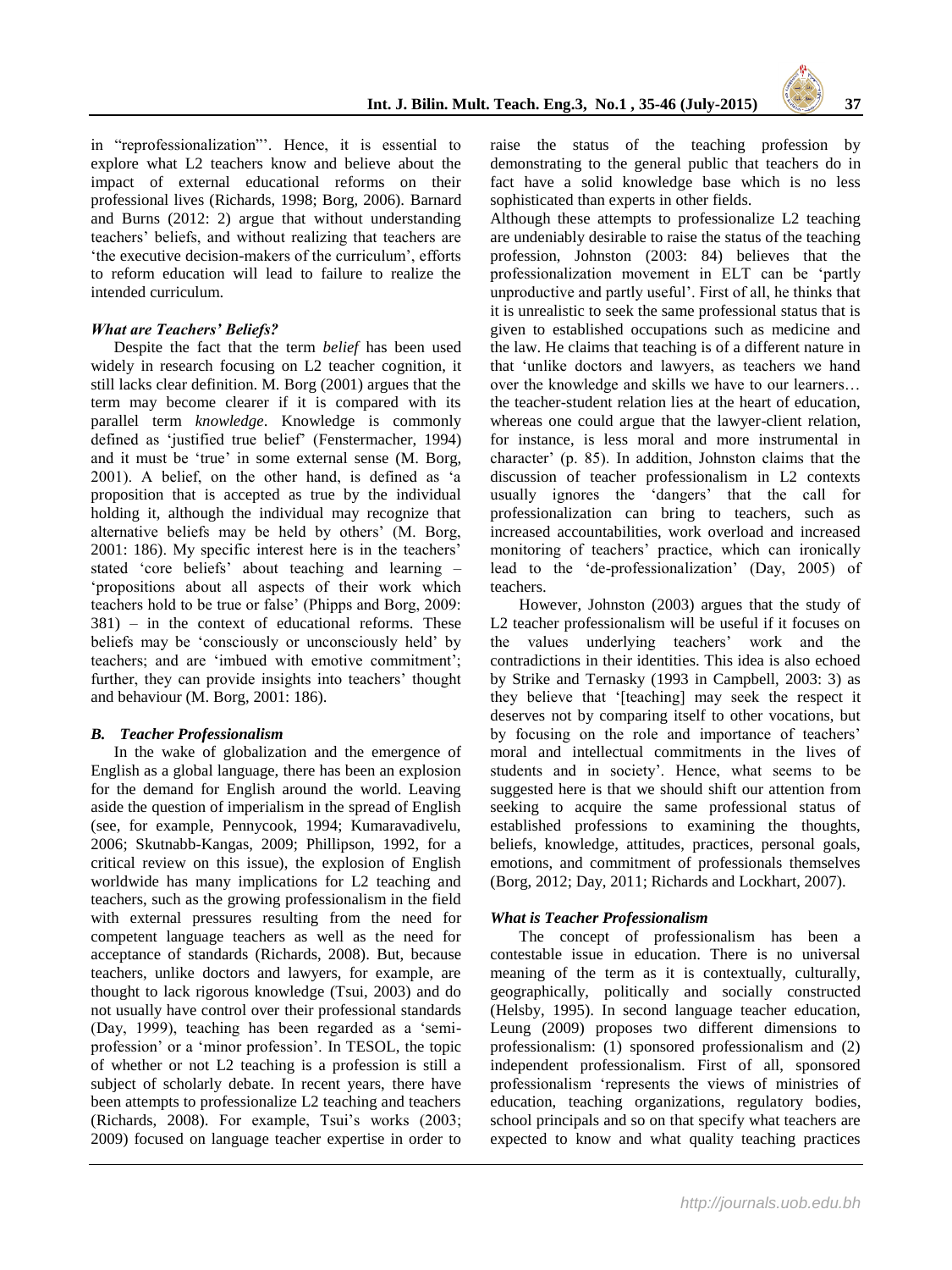

consist of" (Richards, 2010: 119). On the other hand, independent professionalism refers to "teachers" own views of teaching and the processes by which teachers engage in reflection on their own values, beliefs, and practices" (Richards, 2010: 119). As Leung (2009: 53) puts it, it is "a commitment to careful and critical examination of the assumptions and practices embedded in sponsored professionalism with reference to disciplinebased knowledge and wider social values, and to take action to effect change where appropriate." This intrinsic view of professionalism portrays teachers as conscious decision-makers and intellectual practitioners (Borg, 2003; Pennycook, 1994) with a high sense of commitment, responsibility and moral purpose (Day, 1999). The moral commitment and responsibility that teachers embody here are not only governed by a specific type of professional code (i.e. sponsored professionalism), but also informed by their "professional consciousness" (Leung, 2009: 55) that is shaped by their past and present experiences as well as their daily interactions with students, colleagues, administrators, and parents (Campbell, 2003).

Johnston (2003) believes that each teacher has a moral duty to examine his or her values and beliefs about what is good and right for his or her learners in order to reconcile his or her identity of being a professional with the realities in his or her own context of teaching. In this paper, my interest in the question of professionalism is therefore to examine the beliefs and values underlying teachers" work and the contradictions in their professional identities in the context of professionalization. It is an attempt to provide an opportunity for teachers to reflect on their values and beliefs about what is good and right for their learners so as to understand how they reconcile their identities of being professionals with the realities in their own context of teaching. The next section will discuss briefly empirical studies that addressed teachers" beliefs about their identity –professionalism– to show how these beliefs are shaped by context.

## *C. Empirical Studies on Teachers' Beliefs and Professionalism*

Because of word limitation, a comprehensive review of studies on teachers" beliefs and professionalism is not possible. However, many of the studies on teachers' lives, both in mainstream and TESOL, show that teachers' beliefs and professional identity –professionalism– are mediated and shaped by context (e.g. Day, 2011; Day, et al, 2005; Johnston, 1997; Johnston et al, 2005). For example, Day et al (2005), emphasise, in their interview study on 21 teachers at primary and secondary levels in Australia and England, the role of professional identity in sustaining commitment in a period of reform and standardisation. The results of the study suggest that

"commitment may be better understood as a nested phenomena (*sic*) at the centre of which is a set of core, relatively permanent values based upon personal beliefs, images of self, role and identity which are subject to challenge by change which is socio-politically constructed" (p. 563). Similar findings were also reported by Johnson (1997) and Johnston et al (2005) in the context of TESOL where commitment and sense of vocation were influenced by the wider context.

However, my review of studies on teachers' beliefs in the context of TESOL, (e.g. Richards and Pennington, 1998a, Underwood, 2012, Nishino, 2009, Kim, 2011), indicates that the general direction of these studies address teachers" beliefs from a technical perspective (i.e. in terms of teachers" subject matter knowledge and ability to tackle technical tasks in the classroom) rather than view them through the teachers" core values and beliefs that are linked to the wider historical, political, and cultural contexts in which teaches work and live. The studies show a lack of focus on other important issues that concern "the hidden side of teaching" (Borg, 2006), the most important of which is the notion of teacher identity. It is only recently that the topic of identity in relation to teachers" beliefs and professionalism has begun to interest researchers in language education (Borg, 2012). Therefore, there is a need to focus on the topic of identity and its effect on teachers" beliefs, change and development, particularly within the wider sociocultural and sociopolitical contexts of teaching. This study aims to redress this gap in the literature. It is motivated by Kirk"s (2012) and Johnston et al."s (2005) unaddressed call for urgent research on how contexts impact upon the beliefs and values of in-service teachers who have enrolled in educational programmes, particularly in relation to the contested notion of professionalism and the teacher"s identity as a professional.

## **3. METHODOLOGY**

This research adopted the interpretivist paradigm to understand the teachers" work and lives, because interpretivism locates an individual"s beliefs and knowledge in their daily interactions with the wider social life. Knowledge (epistemology) in this perspective is socially constructed and emerges from the social practices that people (or teachers) engage in. Reality (ontology) is fluid and open to negotiation (Cooper and White, 2012), and people construct it when they talk to each other and interact with the world around them (Burr, 1995). When the interpretivist perspective is used as a lens through which to look at teachers' beliefs as related to their work and lives, the central question, as Johnson (2009) argues, might be: How do teachers participate in and constitute their professional world? According to Johnson (2009), the interest of the interpretivist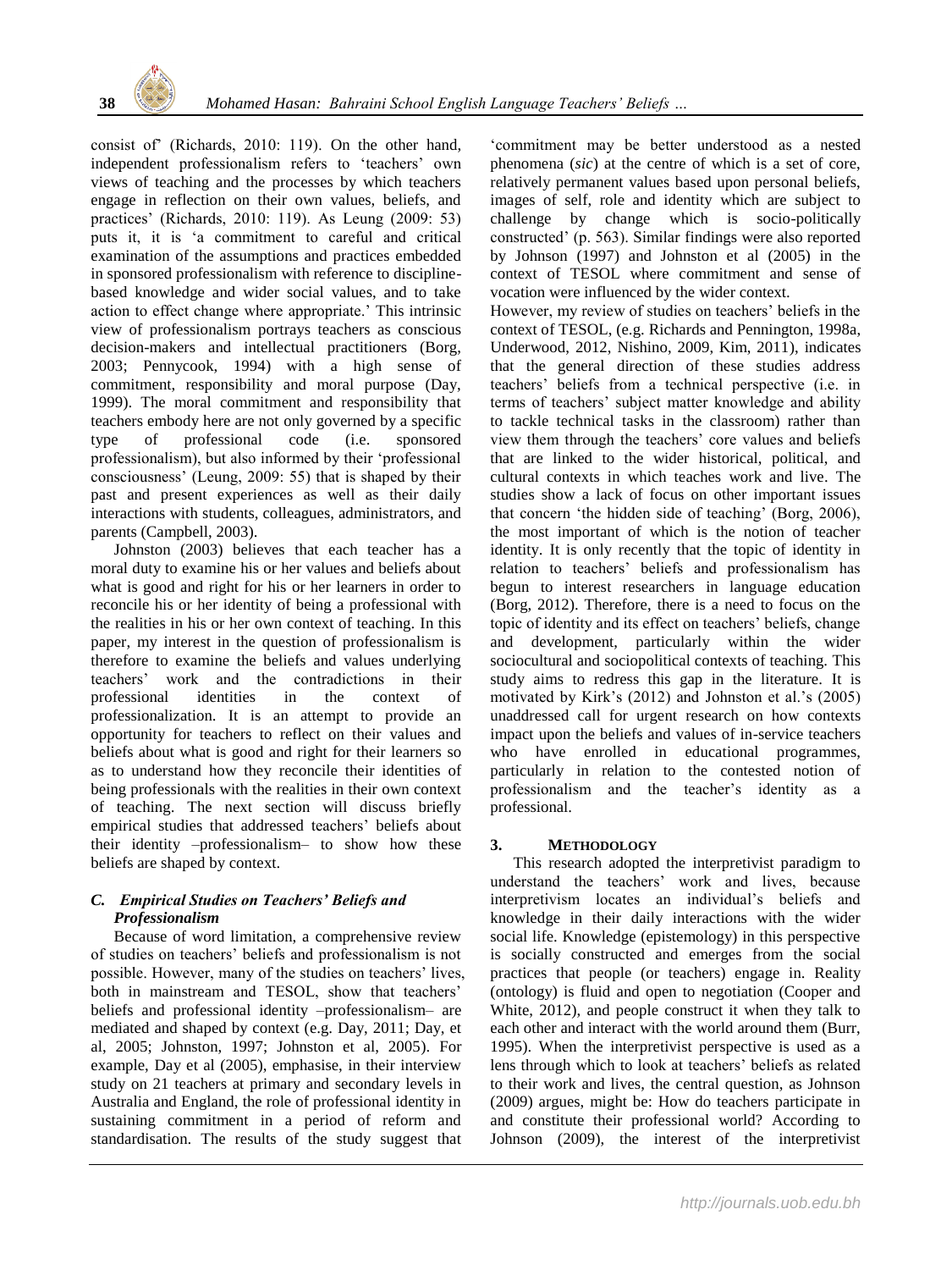researcher should be focused on what teachers know, honours what they know, and helps to clarify and resolve the dilemmas they face within the context in which they teach, which is one goal I aim to achieve in this research.

#### *A. Qualitative Research*

Because research on language teachers' beliefs and knowledge draws largely on constructivist epistemologies (Borg, 2006), it has emphasised the situated nature of teachers' beliefs (Underwood, 2012), which in a sense requires more in-depth qualitative approaches to investigate, taking the form of words rather than numbers and seeking to understand rather than just explain. As my research was interpretive and exploratory in nature, a qualitative approach was chosen as a methodology for the study to generate a depth of understanding and interpretation of the teachers' stories and distinct professional experiences in the specific context of the study.

#### *B. Research Participants*

Twelve Bahraini practicing English language teachers at government schools in Bahrain, seven females and five males, took part in the study. Their teaching experiences ranged between four to ten years at the time of conducting the research in May and June, 2013. All of the participants started teaching in the Ministry of Education (MOE) without having any initial formal teacher training qualifications. Later on in their careers, they attended a one-year in-service post graduate diploma in education (PGDE) programme at Bahrain Teachers College (BTC). The selection criteria of the participants were that they should be practicing Bahraini EFL teachers and have completed the PGDE course to fulfil the part of my rationale which argues that there is a dearth of studies on how educational programmes and reforms impact upon the professionalism of practicing EFL teachers, particularly in the case of Bahrain (Kirk, 2012).

#### *C. Data Collection and Analysis*

This research used in-depth semi-structured interviews as the sole method to explore the teachers' beliefs. Each participant attended two interviews, except two female participants who only managed to do one interview because of personal issues. The first interview set the ground for the next one by providing the contextual background from the teachers' life histories. The teachers were asked to reconstruct their lives before and after they took the PGDE programme and what their plans for professional development in the future were to see if there was a vocational purpose in their stories (Johnston, 1997). The second interview sought to explore the contemporary experiences of the teachers by eliciting extensive details about what they actually did in their work, what their experience of life in their teaching context was like, and what meaning they made out of their work and experiences (See Appendix, A, for Interview Protocol).

All of the interviews were conducted in Arabic, the mother tongue of both the participants and the researcher. This is because I was interested in the meaning that the teachers attached to their experiences and I thought that the teachers would be in a better position to describe these experiences in their first language. The interviews were then transcribed and only the excerpts that were used in the research were translated into English by the researcher. Following Hahn (2008), I organized and focused the mounds of the data I had using the 2003 Microsoft Word and Access Software programmes to exemplify codes, categories, and themes. A code is a word or a short phrase that summarizes a portion of an interview transcription; a category, on the other hand, is a group of codes, while a theme "is an *outcome* of coding, categorization, and analytic reflection" (Saldaña, 2009: 13). The study produced around 247 Initial codes, 43 Categories, and just 3 Themes (see Results and Discussion Section below).

#### *D. Ethics*

In my research, I followed the ethical protocol of the University of Exeter for undertaking research and I acquired the ethical approval from the university to carry out this research (See Appendix B, for ethical approval). The participants were requested to read and sign a consent form (Appendix, C, for consent form). They were informed that their participation was voluntary and that they had the right to withdraw from the study at any time. They were reassured that all the information provided in the interviews and the follow-up emails and phone calls would be used for my doctoral dissertation as well as for other publication purposes, such as journal papers. A copy of the signed consent form was given to each participant. To protect their identities, I did not report the private data identifying the participants, and used pseudonyms instead of their real names.

#### *E. Limitation*

In this paper it is acknowledged that one weakness in my research is the use of one method to collect the data from the participants as these data were not verified though other sources, such as classroom observation or lesson plans, and reports from other stakeholders, such as students, colleagues, parents and administrators. However, it is not uncommon, as Borg's  $(2006 \& 2012)$ reviews show, that research on teachers" beliefs uses interviews "exclusively" (see for example, Cowie, 2011; Trent, 2011; Griva and Chostelidou, 2011; Johnston et al. 2005; Johnston 1997; Reinders and Lazaro, 2011; Warford and Reeves, 2003, which were all interview-

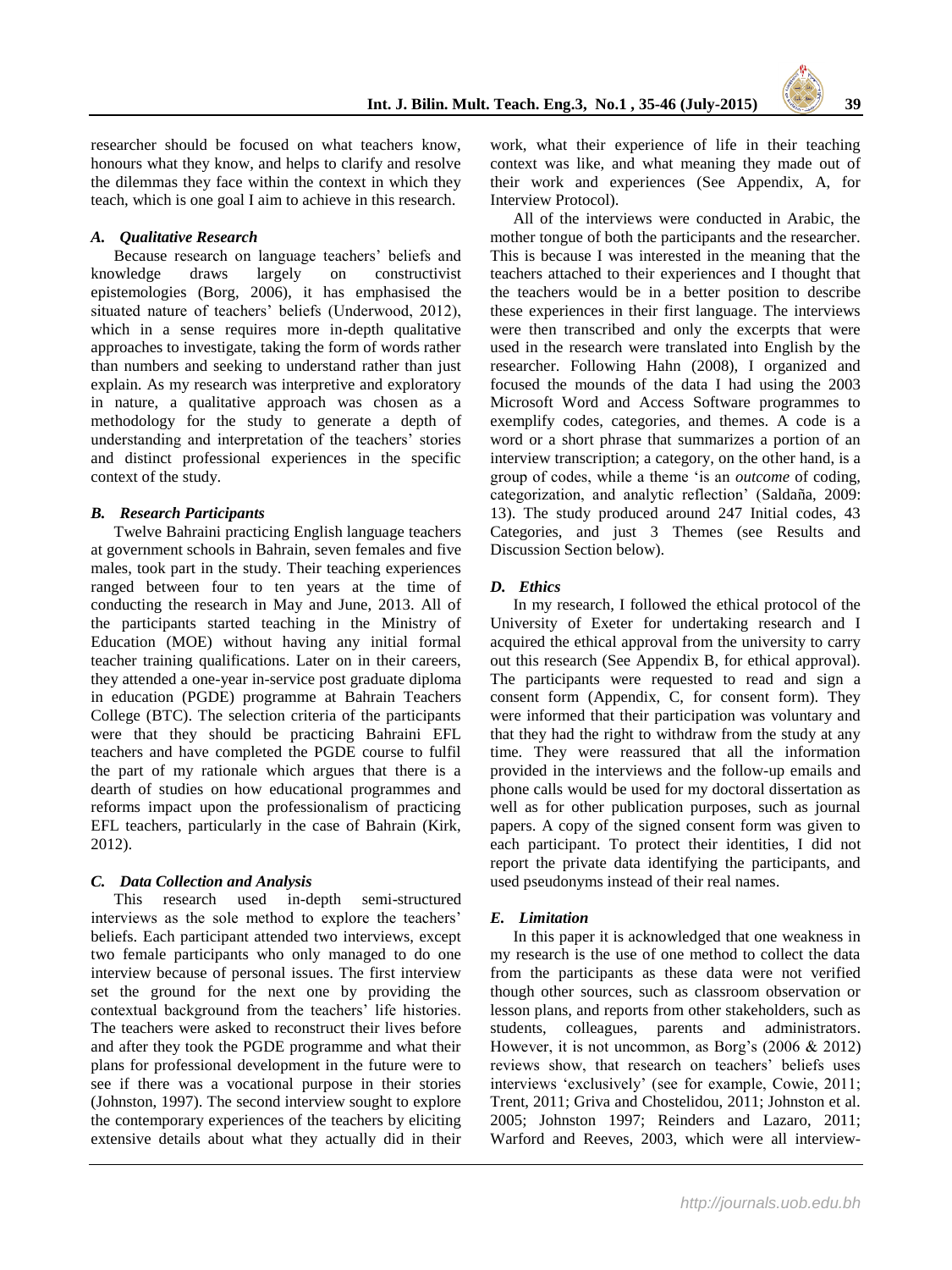

based studies that addressed teachers' beliefs). Hence, despite the fact that my employment of interviews as the only data source in my research is a clear limitation to the applicability of my findings, it is situated in a "research tradition" that is established in the field.

## **4. RESULTS AND DISCUSSION**

The analysis of the data revealed that the contextual factors that the teachers believed influenced, to a varying extent, their work, lives and professionalism were: (1) the intensification of teachers" work (2) marginality of teachers, and (3) control in education. Many of the teachers" responses about their working lives in this research raised important issues associated with teacher professional identity and provided insights into how they felt they were professionals and how professionally they were treated. It was clear that there was a tension between how the teachers viewed themselves and how they believed other stakeholders, such as policy makers, administrators, parents, and students, viewed them. The tension between the teachers" viewpoints and the viewpoints of others that were reported by the teachers will be discussed here in light of the literature to understand how the aforementioned contextual factors impacted upon the teachers' sense of professional identity, which is considered as a key component of their professionalism (Day, 2002). In my report on the data below, I will refer to the participants by their pseudonyms followed by the number of interviews in which the data were taken (e.g. Osama, 2).

## *A. Influences of Intensification on Teachers' Identities*

The first area of influence on the teachers' professional identities, and consequently on their professionalism, was *intensification of teachers' work*. Intensification in this research was reflected in the teachers" beliefs about the increased expectations of teachers, such as the increased demands on teachers to use modern technology as a result of the changing nature of teaching and the increased workloads, which determined what it means to be a "good" teacher, what teachers should know and how they should do their job (Day, 2011; Johnson, 2009; Leung, 2009). These expectations that the teachers reported did not necessarily coincide with the teachers" beliefs about teaching and learning and hence created tensions and conflicts in their working lives as well as increased the pressures on them to change.

According to the teachers, smart phones, for example, became central in the lives of their students. They explained that the students utilized these smart sets to text-chat with each other using a special language characterized by symbols. This new kind of discourse, which Fatima, a secondary school teacher, described as

"obscure", had its new vocabulary, rules of spelling and grammar. Fatima (whose case will be discussed extensively here as an obvious example of how external expectations impacted the teachers' identities) recounted that the new genre impinged on the writings of her students as they began to include the electronic chat symbols in their English writing productions in class, which she thought made the teachers' work, especially the correction of students" writings, more difficult and intense. She grappled with understanding and dealing with the new identities of her students and the new discourses they used. This impacted upon her professional identity and left her with a feeling of 'uncertainty' and 'vulnerability to inefficacy' (Kelchtermans, 2011), because she thought that she had reached a stage of "stability" in her development and knowledge, and that she found it difficult to cope with changes in her job ('we are above thirty, that's it – we are in the state of stability in our life – our ideas are stable. We are really not ready for change...' Fatima, 2).

Fatima"s feelings that her impact on the students in regard to the use of modern technology was limited also seems to have challenged her 'moral purpose' (Smethem, 2007) in teaching, which was "to make a difference in the lives of students" (Fatima, 2). This moral purpose might require a commitment to the continual development of her knowledge and skills to keep her close to her students' needs (Fullan, 1993: 12) and to be abreast of rapid changes in teaching. However, she thought, as her quote in the above shows, that she found it difficult to develop her knowledge and skills to meet the new arising demands of teaching, because of her age ("we are above thirty, that's it... We are really not ready for change') as well as excessive workload ("The problem is that you have a full load so when they tell you to attend a course you become pessimistic because when you go to the course and come back, the work will pile up… it will be difficult for me to catch up' Fatima, 1).

In addition to this, Fatima also implied that excessive workload, which seemed to be exacerbated by her illness ("I suffer from a health problem"), negatively impacted upon her practice as a teacher. She explained that this made her unable to function normally in the period after the mid-term when work, as she put it, "got to its climax" ("in that period I cannot talk, I cannot look at people, I cannot smell certain things, and I cannot eat everything – I am in a continuous boiling state and tiredness" Fatima, 2). This seemed to have impacted upon her emotions and professional identity as well, because she admitted that she became 'careless at times' and was ready to 'fight' with administrators, even if this led to undesirable consequences.

Because of her beliefs about the increased expectations of teachers to use modern technology and excessive workload, as well as other reasons, such her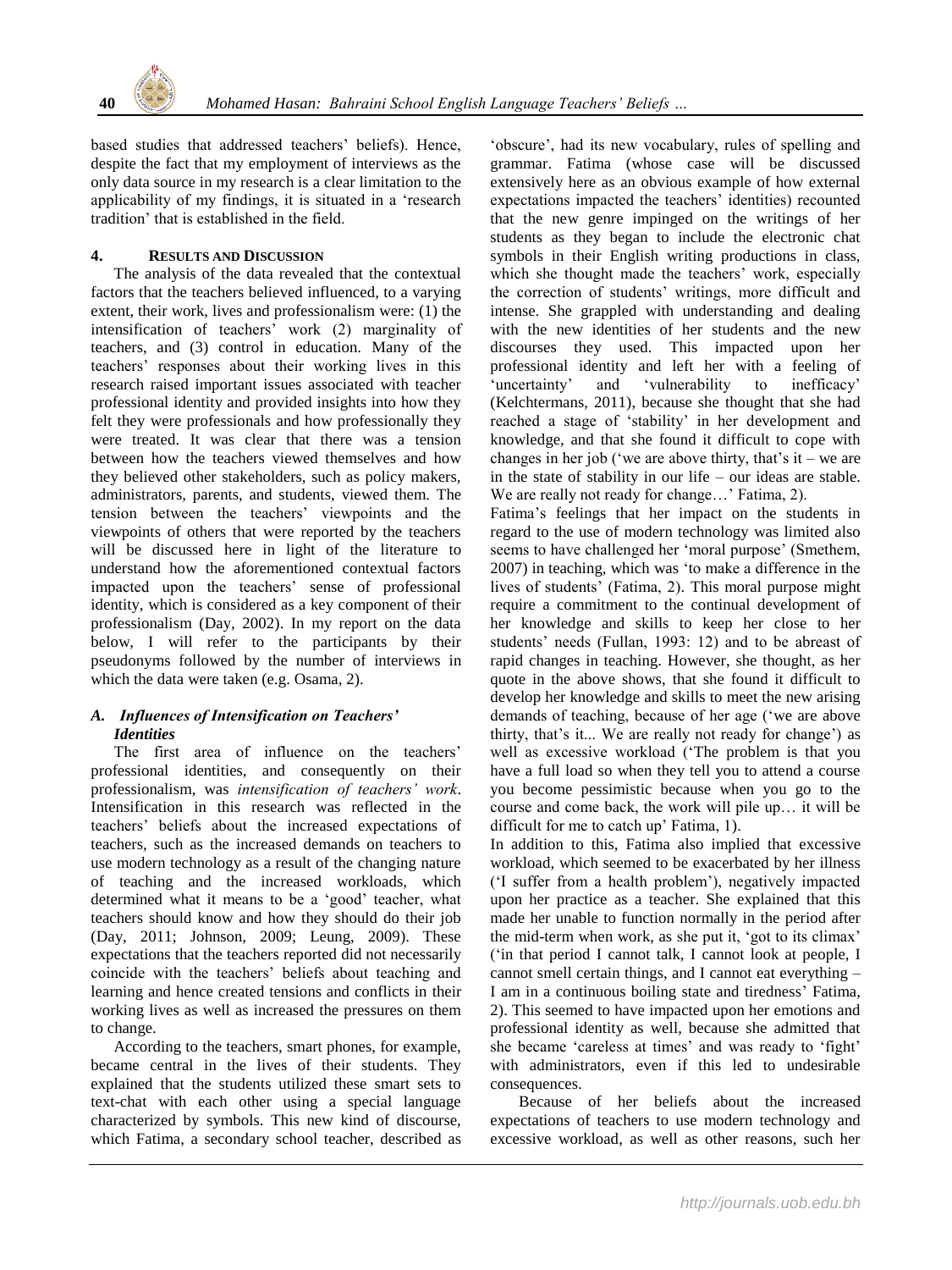attitude towards teaching, which showed that she was not fond of teaching even before she became a teacher ("entering the world of teaching was not a choice… but because it was the only option available. I took it' Fatima, 1), Fatima did not envisage herself teaching for many more years ("although I am new… I would retire tomorrow if I could"). Hence, she was emotionally vulnerable and at risk of leaving the profession because she seemed to be unable to manage the changes and pressures in her work. According to Kelchtermans (2011):

The experience of vulnerability includes feelings of powerlessness… i.e. of an inability to create the workplace conditions one considers necessary for good job performance and job satisfaction (p. 77).

In the literature that addressed teachers' work and lives, there is abundant evidence of the detrimental impact of the intensification of teachers' work on teachers" professional identity, moral purpose, and desire to remain in teaching (e.g. Hargreaves, 1992 and 1994; Merson, 2000; Penrice, 2011; Wotherspoon, 2008; Roberts-Holmes, 2003; Smethem, 2007). Although my research offers some support to these findings, as the discussion of the results in the above shows, there also seems to be some differences. For example, intensification in my research was not only attributed to external demands and expectations, as many of the studies in the literature suggest, but it was also selfimposed in that some of the teachers accepted the "openendedness" nature of their job (Hargreaves, 1994). For example, Ali, a secondary school teacher, explained that his lesson planning was an open-ended task that took between 'twenty minutes' to even 'ten hours' and that 'development' for him meant working 'for 24 hours'. Hence, he seemed to suggest that intensification was an important feature of his work, identity and moral purpose.

In addition to this, the impact of intensification was not entirely direct (Ballet and Kelchtermans, 2009). For instance, what Fatima perceived as a threat ("you feel as if you are going to die before the paperwork that we do… finishes" Fatima, 2), others, such as Hameeda, a secondary school teacher, viewed as enjoyable:  $(\cdot \dots I)$ enjoy doing the preparation work and paperwork"). However, some teachers also implied that this kind of commitment and effort from teachers could legitimize intensification (Hargreaves, 1994). For example, Ahmed, an intermediate teacher, said: "if they [i.e. administrators] really care (i.e. by compensating teachers) about whether you do extra work or not, they should at least spare one hour each day for us at school to do that'. This, therefore, makes the concept of intensification complex, which might require researchers to look at it in a different way.

# *B. Influences of Marginality on Teachers' Identities*

The second area of influence on the teachers' professional identities and professionalism that my research recognized was *marginality of teachers*. Marginality was associated with the teachers' beliefs about the low status of teaching and the lack of recognition, as well as the teachers' self-marginalization. One issue that the teachers thought influenced their lives and work in my research was related to the teachers' payment and compensation, which seemed to result, as we shall see below, in financial worries, job dissatisfaction and disenchantment.

Many of the teachers' responses in this research suggested a low status of teaching in Bahrain, which they thought impacted upon their professional and personal lives. Yasser, a primary teacher, for example, mentioned that he was "repaying three loans" and could not get by with his life normally without doing two jobs. His working day did not end with the ringing of the bell in his school as he had to do another job somewhere else. This meant that he had to spend long hours away from his family, which he thought made him feel 'stressed' and affected the quality of his relationship with his children at home. Similarly, Osama, an intermediate teacher, implied that the teaching salary was just barely enough to keep food on the table. The inflation, he suggested, left teachers vulnerable to economic pressures, which also seems to be common in the wider context in the Bahraini society (Kirk, 2012).

While better payment for teachers and compensation are desirable to improve the image of teaching (Johnston, 1997), Sockett (1993) warns against considering the pay as the primary goal for teaching. He said:

The most obvious common danger is that status (better salary, for example) will become a goal to which practical improvement is subservient, rather than the other way around, and that leads to a poor public image of a profession (p. 10).

In this quotation, Sockett presents teaching as a moral activity the goal of which is the improvement of society through education. Although the issues of status are important to teachers, practice, as can be understood from Sockett's words, is what seems to be the key for this improved status. Hence, Sockett implies that when teachers value their profession (i.e. by improving their practice), others might follow suit.

Despite the fact that many of the teachers in this research seemed to believe that the satisfaction and pleasure, or "psychic rewards" (Lortie 1975 in L. Hargreaves, 2009: 217), resulted from their positive relationships with students were the principles that characterised their professionalism rather than just improved salaries and compensations, they also suggested that the wider policy of the Ministry of Education undermined teachers and teaching, which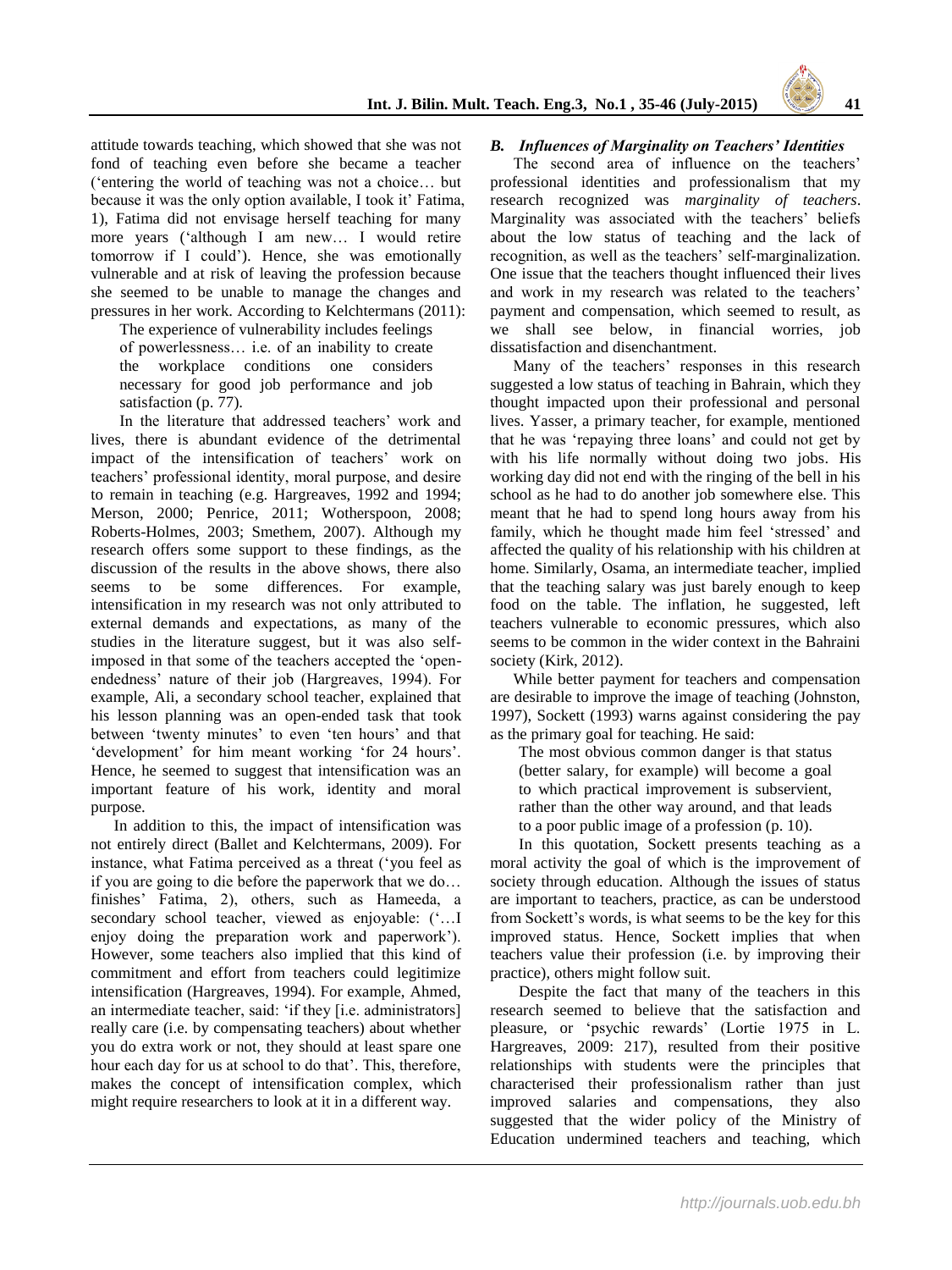made it difficult for them to foster a good image about teaching. For example, Hameeda claimed that: "many teachers say: "we will not work hard enough because we will not get any promotion'. Similarly, Fatima believed that the lack of incentives made many teachers feel demotivated: "You do not feel that if the teachers give an extra effort, they will get any reward, at least a symbolic one, which motivates them to do more".

These responses, then, suggest that some teachers, consciously or unconsciously, preferred not to claim a professional identity or act as professionals, perhaps as a way of protesting against what they thought was the lack of recognition. On the other hand, some participants thought that teachers could empower themselves and foster a positive image of a professional within the minds of others by possessing certain attitudes and doing certain actions. For example, Ali thought that his initiative and concern about helping his colleagues helped him to raise his status in teaching and become likable by others: "I always take the initiative to help… I acquired the reputation as someone who always gives help to teachers". Hence, it seems that the teachers' feelings of being valued or devalued within their profession were also mediated by their sense of professional identity rather than just external factors, and this in turn affected upon their professionalism and commitment to teaching.

In the literature looking at teachers' professional lives and work, the concept of marginality, which includes themes like underpayment and overwork, lack of job security or benefits, and the lack of recognition from authorities (Johnston, 2003), was recurrent (see e.g. Johnston et al, 2005; Edstam, 2001; Johnston, 1997, 1999; Popkewitz, 1994; Pennington, 1992). Many of these studies discussed how marginality affected teachers' professional identity, motivation, and commitment (Popkewitz, 1994). While the findings of this research add some support to these studies, they also offer new insights into the concept of marginality.

First of all, marginality, like intensification, did not seem to be influenced by the educational system alone but it was also mediated by the teachers' sense of professional identity. In other words, the teachers who appeared to have a strong sense of identity seemed to feel empowered (Giroux, 1988), while those who did not appear to consider teaching to be their life-long careers felt marginalized and diminished in their role (Edstam, 2001). For example, Ali seemed to look at marginality as a challenge that could trigger him to do something ("I cannot work in a place where there is something wrong and I do nothing" Ali, 2). He seems to have found ways to combat marginality by sympathizing with his colleagues and helping them to share their knowledge. He said: "We have teachers in the school who are much, much, much better than me but their voices are unheard and they do not show their knowledge. I connected these

in the club (a social network on the internet) to listen to them and show their knowledge to the world" (Ali, 2).

On the other hand, Ahmed"s narrations of his life before he became a teacher ("I resisted the very idea of becoming a teacher for three years after my graduation") and after he became a teacher ("I don"t do school work at home because I am not paid for it') appear to suggest that teaching was "just a job" for him. This made him vulnerable to feelings of inefficacy ('I don't feel I am suitable for teaching... because I don't like it') and was probably at risk of leaving the profession, because he was ready to replace teaching with any job had he not had family and financial obligations: "If I were single, it wouldn"t be so much of a problem for me to do a low ranking job'. Hence, it appears that marginality was not only a position that was enforced by social inequality but also by personality issues.

## *C. Influences of Control on Teachers' Identities*

The third and last factor that seemed to impact upon the teachers" identities and professionalism in this research was *control in education*. This theme was related to the teachers" beliefs about the increased monitoring of their collaborative culture and classroom practices as well as the imposition of certain teaching strategies, which they thought restricted their autonomy. Many of the teachers in this research suggested that their working relationships were bureaucratically imposed. This seemed to fit with what Hargreaves (1994) describes as 'contrived collegiality', which he defines as a form of collaboration that is "controlled, regulated and predictable in its outcomes, and is frequently used to implement system initiatives or the principal's preferred programs" (p. 135). He contrasted it with "collaborative cultures', where teachers' working relationships are more spontaneous, informal and less controlled by administrators.

The teachers' responses in this research implied that their collegiality was contrived in at least two ways: the teachers" professional development meetings and peer observations. The teachers suggested that what was important for their administrators was that the teachers went through the motions of 'collaborative' activities, rather than perhaps focus on the "real" intended purpose behind these activities, which was, as they thought, to provide opportunities for learning ("When you turn a good thing (i.e. peer observation) into a rule, it loses its purpose, which is to motivate teachers to love learning' Fatima, 2). They seemed to believe that the peer visits and development meetings were mainly conducted to satisfy bureaucratic demands that sought predictable outcomes ("they put a lot of pressure on teachers such as you must have differentiation in your lesson plan every lesson" Hameed2). Therefore, they implied that their autonomy and the space to make collaborative decisions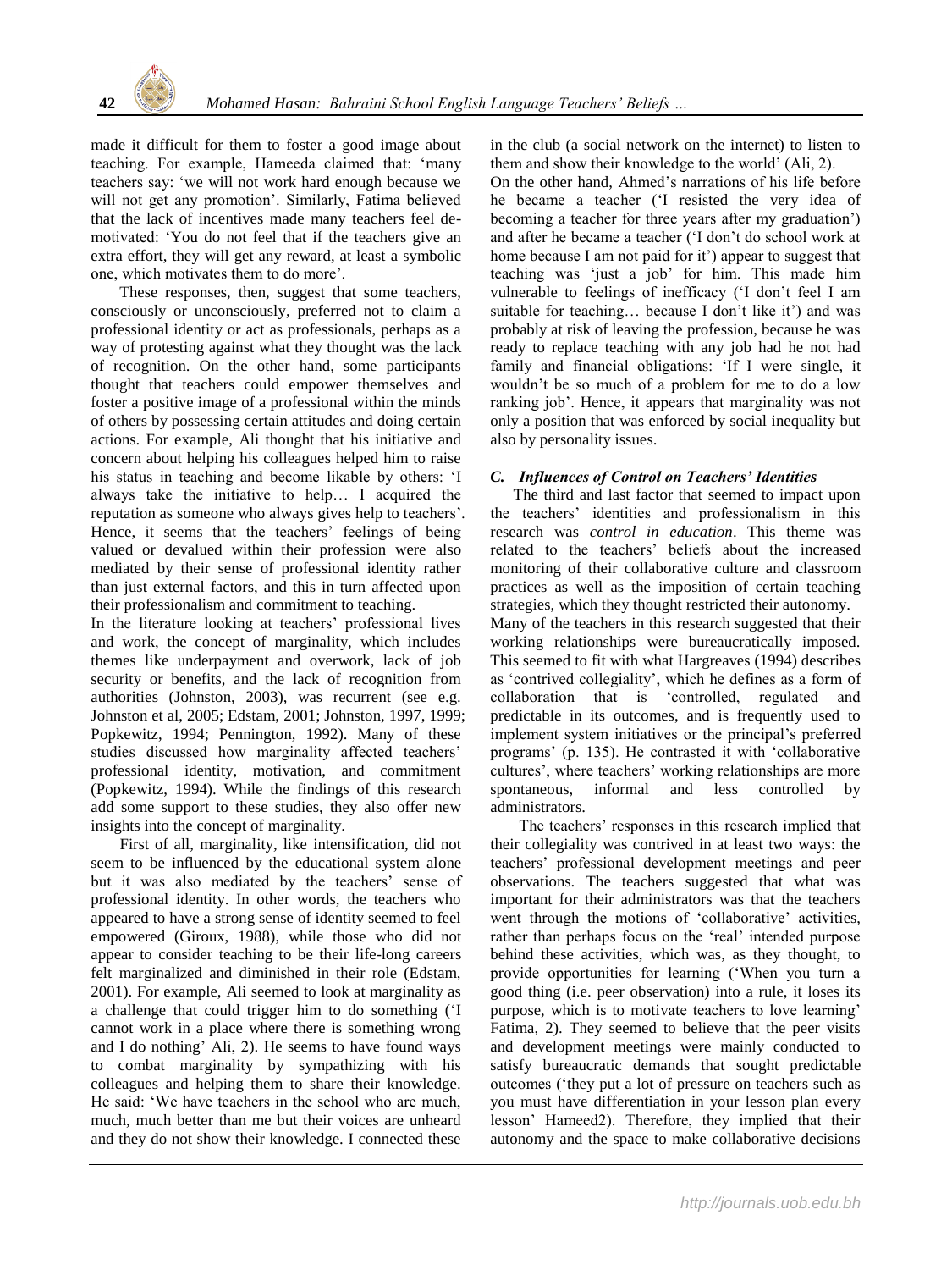for themselves were lost or at least hidden within what they appeared to describe as a culture of managed

compliance. In his critique to contrived collegiality, Cooper (1988: 47 in Hargreaves, 1992: 82) wondered:

Whose culture is it anyway? If teachers are told what to be professional about, how, where and with whom to collaborate, and what blueprint of professional conduct to follow, then the culture that evolves will be foreign to the setting. They will once again have "received" a culture.

Because many of the teachers believed that their collaborative activities were not always spontaneous and voluntary, and did not to take into account the time and excessive workload of the teachers, they thought that the outcomes of these activities were sometimes perverse. The teachers seemed to develop their resistive strategies by appearing to conform with administrative demands while in fact they were not. For example, Fatima admitted that she "forged" classroom visits that she claimed were required by the administration during busy times in the semester. Contrived collegiality, therefore, impacted upon the teachers' identity and how they went about doing their daily business in school.

Another facet of control in education that some teachers discussed in this research, which also seemed to impact upon their professional identity and autonomy, was linked to what the teachers described as an imbalanced relationship with administrators, educational supervisors and quality assurance specialists. The teachers seemed to suggest that this relationship was judgemental in nature because they thought that the supervisors focused on the teachers" productivity and performance (e.g. "they just criticize and leave, Hanan 1"… "they just try to catch you, Ahmed 2'... '[they tell you] 'the teaching strategy that you are using is not useful for you in teaching", Yasser 2"). Bullough (2011: 16) argues that:

When "valued for their productivity alone" authentic social relations… are replaced by "judgemental relations"… Judgemental relations enhance vulnerability and undermine trust by encouraging deceit.

Indeed, in this research the teachers reported a noticeable erosion of trust between them and the administrators. For example, one teacher described one of the specialists who visited his class as someone who 'doesn't know chalk from cheese' as a way of protesting against what he thought was "deterministic" feedback on his lesson. In addition, the 'judgemental relation' that the teachers reported seemed to have encouraged 'fabrications' and 'deceit' (Bullough: 2011: 16) in that some teachers acted in the way that they thought the administrators wanted when the latter visited their classes but went back to what they normally did once the administrators walked out of the classroom.

In the literature dealing with the impact of control in education on teachers" professional lives (particularly the kind of control which is motivated by reforms), many studies generally suggest that control has negatively impacted upon teachers" professional identity and curbed their autonomy, increasing teacher stress, contributing to the decline of teacher morale, and affecting their health and well-being (e.g. Moss, 2004; Wilkins, 2011). As shown in this section, the findings of the current study resonate with the findings from the literature in that the teachers in this research reported that control in education jeopardized their autonomy, agency, commitment, job satisfaction, sense of self-efficacy and vulnerability, emotions, and well-being.

However, the findings in this research also seem to offer some new insight into the concept of control in education. For example, they seem to oppose the widespread notion of control as solely bad, drawing attention that control can both be bad and good for autonomy and professional identity, which might enable us to focus on power as a force for change. On the one hand, many teachers thought that the control exerted over their collaborative culture and classroom practices reduced their autonomy, which seemed to have impacted negatively upon their commitment and professionalism. On the other hand, however, some teachers thought that control could trigger teachers to do something that enhances their autonomy and helps them to initiate change. For example, Ali said: "… whenever I face a roadblock, I try to remove it and experiment something else… Some of the things I experiment succeed and some fail but in both cases I am the winner'  $(A)$   $(2)$ .

In addition to this, control in education seemed to have different styles. Some types of control seemed to be 'coercive' but others seemed to be 'persuasive' (Cribb and Gewirtz, 2007). The impact of the former seemed to be sometimes destructive while the latter seemed to be more productive. This was obvious in the case of Zakia, a secondary teacher. She quit teaching for one year because of what she described as 'great pressures' on teachers. However, she considered the kind of 'pressures' which allowed some space of freedom for teaches to be beneficial to encourage teachers to work collaboratively in teams:

…this year things changed… because of the efforts of the principal – she put pressure on us to work [and] made us feel that the department has to produce something... So with our collective efforts we were like "let"s be different this year" and thank God we succeeded to be different (Zakia, 2).

Therefore, control in Zakia"s case here, which used a leadership style that depended on bottom-up strategies with top-down ones (Hargreaves, 1994), seemed to have been motivating for teachers and useful for their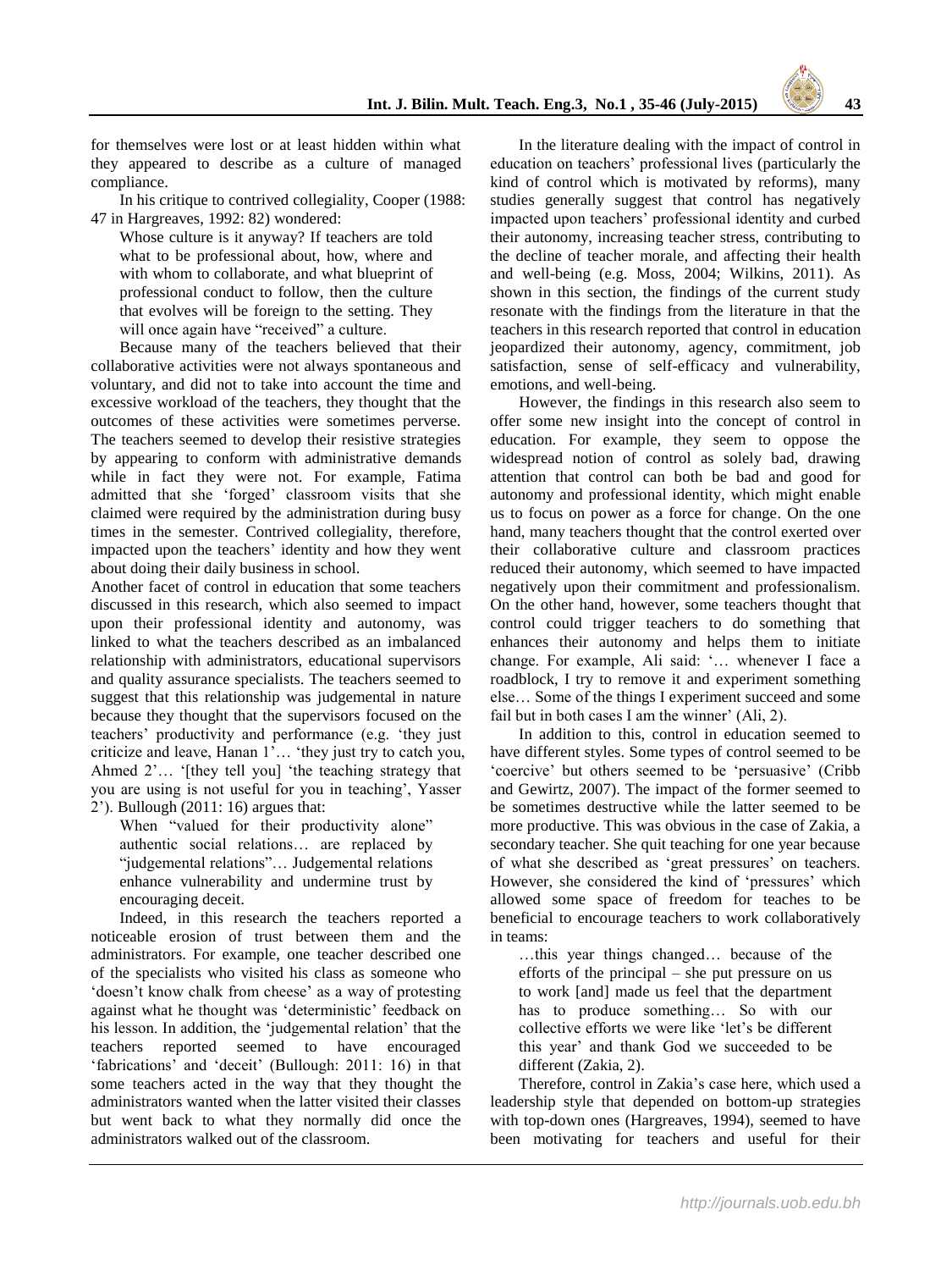collective identity (Helgøy, Homme and Gewirtz, 2007) as well. This finding might open up a space to deeply discuss the value of balancing control and autonomy for teacher professionalism rather than viewing them in a traditional, normative way which favours one over the other (Cribb and Gewirtz, 2007).

All in all, the responses of the teachers above show that the intensification of teachers" work, marginality of teachers and control in education had serious consequences on the teachers" professionalism. However, the findings also indicate that the impact of these contextual factors varied from teacher to teacher and from context to context, emphasising that this impact was largely mediated by the teachers' values and sense of professional identity.

#### **5. CONCLUSION**

These findings of this research suggest that the conflicts between the values the teachers held and their thoughts about the values and expectations of others in in the specific contexts of teaching in Bahrain can lead to unpredictable consequences on the teachers' professionalism. The implication of this is that issues such as teachers' values, commitment, and professional identity 'must be forever re-established and negotiated' in teacher training and development as the definitions of these can "change at various times according to contextual and individual factors and exigencies" (Sachs, 1999: 5 in Lopes, 2009: 265). It becomes the responsibility of second language teacher education to make L2 teachers aware of contextual factors, such as curricular mandates and educational reforms, that can shape teachers" beliefs, if the teachers are expected to work with and against the consequences that these contextual factors may have on their professional identities and professionalism, and, in turn, on students' opportunities to learn L2 (Johnson, 2009).

The challenge for educational reforms and teacher education in Bahrain is, therefore, how to form, maintain and build upon the teachers" professional identities, moral purposes, goals and values within the context of educational reform and rapid change in teaching. The findings of this study generally suggest that the implementation of the recent educational reform changes in Bahrain, which endeavoured to reenergize and redirect teachers" practice, have, in many instances in this research, been challenged by contextual factors, which impacted upon the teachers' sense of professional identity and restricted their professionalism to prescribed performances that seemed to intensify their work, contribute to their marginality, and increase control over their practice.

The tensions in the teachers' lives resulted from the introduction of these reforms, which pulled the teachers in different directions, and the importance of the topic of identity in their professionalism, commitment, professional growth and change might enable us to see what is needed for a more successful implementation of reforms in Bahrain. A holistic and long-term study of what happens to reform and its consequences on the teachers" professionalism, particularly in light of their identity, is, therefore, required. Such kind of in-depth qualitative and interpretivist research would require the involvement of all stakeholders in education as well as the use of multiple data collection techniques such as classroom observation, field notes, policy documents, journal writing, and stimulated recall (Borg, 2006) to capture the complexities and dynamics of the teachers" identities.

#### **REFERENCES**

- Ballet, K., Kelchtermans, G., (2009). Struggling with workload: Primary teachers" experience of intensification. *Teaching and Teacher Education*, 25(8), pp. 1150–1157.
- Barnard, R. and Burns, A. (Eds.). (2012). *Researching language teacher cognition and practice: International case studies*. Bristol: Multilingual Matters.
- Borg, M. (2001). Teachers" beliefs. *ELT Journal*, 55(2), pp. 186–188.
- Borg, S. (2012). Current Approaches to Language Teacher Cognition Research: A Methodological Analysis. In R. Barnard and A. Burns (Eds.), *Researching language teacher cognition and practice: International case studies* (pp. 11–29). Bristol: Multilingual Matters.
- Borg, S. (2006). *Teacher cognition and language education: Research and practice*. London: Continuum.
- Borg, S. (2003). Teacher cognition in language teaching: A review of research on what language teachers think, believe and do. *Language Teaching*, 36(2), pp. 81–109.
- Bullough, R. V. Jr. (2011). Hope, Happiness, Teaching and Learning. In C. Day and J. Lee (Eds.), *New Understandings of Teacher's Work: Emotions and Educational Change* (pp. 15–30). Dordrecht: Springer.
- Burns, A. and J. Richards, J. C. (Eds.). (2009). *The Cambridge Guide to Second Language Teacher Education*. Cambridge: Cambridge University Press.
- Burr, V. (1995). *An Introduction to Social Constructionism*. London: Routledge.
- Campbell, E. (2003). *The Ethical Teacher*. Maidenhead, Philadelphia: Open University Press.
- Cooper, K. and White, R. E. (2012). *Qualitative Research in the Post-Modern Era: Contexts of Qualitative Research*. New York: Springer.
- Cowie, N. (2011). Emotions that experienced English as a foreign language (EFL) teachers feel about their students, their colleagues and their work. *Teaching and Teacher Education*, 27(1), pp. 235–242.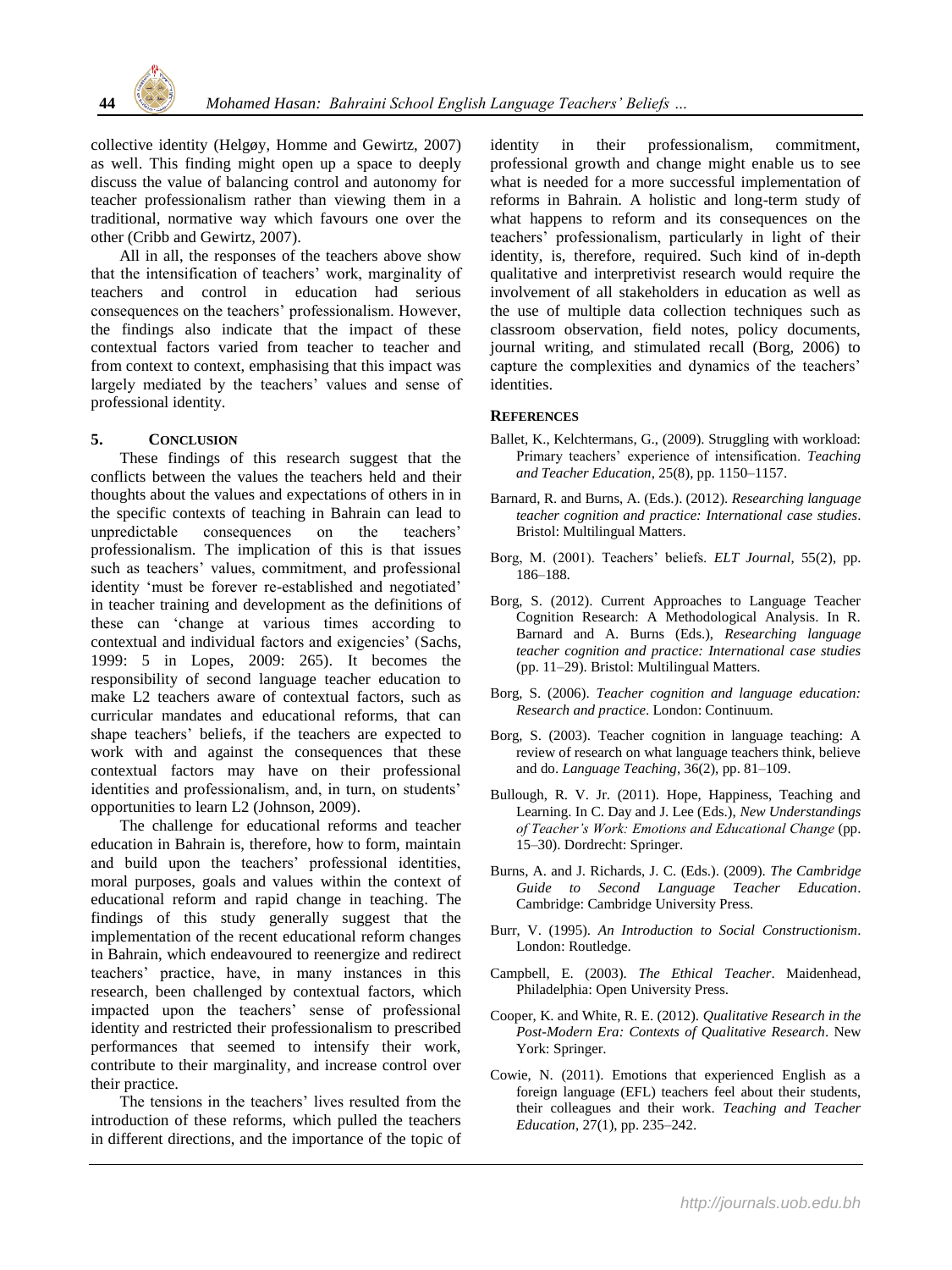- Cribb, A. and Gewirtz, S. (2007). Unpacking Autonomy and Control in Education: some conceptual and normative groundwork for a comparative analysis. *European Educational Research Journal*, 6(3), pp. 203–213*.*
- Day, C. and Smethem, L. (2009). The effects of reform: Have teachers really lost their sense of professionalism? *J Educ Change*, 10(2), pp.141–157.
- Day, C. (1999). *Developing Teachers: the challenges of lifelong learning*. London: Falmer Press.
- Day, C., Elliot, B. and Kington, A. (2005). Reform, standards and teacher identity: Challenges of sustaining commitment. *Teaching and Teacher Education*, 21, pp. 563–577.
- Day, C., (2002). School reform and transitions in teacher professionalism and identity. *Educational Research*, 37(8), pp. 677–692.
- Day, C. (2005). Stories of change and professional development: the cost of commitment. In C. Day, A. Fernandez, T. E. Hauge and J. Moller (Eds.), *The Life and Work of Teachers: International Perspectives in Changing Times* (pp. 107–125). London and New York: Routledge Falmer.
- Day, C. (2011). Uncertain Professional Identities: Managing the Emotional Contexts of Teaching. In C. Day and J. Lee (Eds.), *New Understandings of Teacher's Work: Emotions and Educational Change* (pp. 45–64). Dordrecht: Springer.
- Edstam, T. S. (2001). Perceptions of professionalism among elementary school ESL teachers. In B.Johnston and S. Irujo (Eds.), *Research and Practice in Language Teacher Education: Voices From the Field* (pp. 233–249). Minneapolis: University of Minnesota, Center for Advanced Research in Second Language Acquisition.
- Fenstermacher, G. D. (1994). The knower and the known: The nature of knowledge in research on teaching. *Review of Research on Teaching*, 20, pp. 3–56.
- Fullan, M. (1993) 'Why teachers must become change agents'. *Educational Leadership*, 50(6), pp. 12–17.
- Giroux, H. A. (1988). *Teachers as intellectuals: Towards a critical pedagogy of learning.* Granby, MA: Bergin and Garvey.
- Griva, E. and Chostelidou, D. (2011). English language teachers" conceptions and attitudes to multilingual development in education. *Procedia – Social and Behavioral Sciences*, 15, 1780–1785.
- Hahn, C. (2008). *Doing qualitative research using your computer: A practical guide*. London: Sage.
- Hargreaves, A. (1994). *Changing Teachers, Changing Times: Teachers' Work and Culture in the Postmodern Age*. New York: Teachers College Press.
- Hargreaves, A. (1992). Contrived collegiality: the micropolitics of teacher collaboration. In N. Bennett, M. Crawford, and C. Riches (Eds.), *Managing Change in Education: Individual and Organizational Perspectives* (pp. 80–94). London: Paul Chapman Publishers, Open University Press.
- Hargreaves, A. (1992). Cultures of Teaching: A Focus for Change. In A. Hargreaves and M. Fullan (Eds.), *Understanding Teacher Development* (pp. 216–240). London: Cassell.
- Hargreaves, L. (2009). The Status and Prestige of Teachers and Teaching. In L. J. Saha, A. G. Dworkin (Eds.), *International Handbook of Research on Teachers and Teaching* (pp. 217–229). New York: Springer.
- Helgøy, I. Homme. A. and Gewirtz, S. (2007). Local Autonomy or State Control? Exploring the Effects of New Forms of Regulation in Education. *European Educational Research Journal*, 6(3), pp. 198–202.
- Helsby, G. (1995). Teachers' construction of professionalism in England in the 1990s. *Journal of Education for Teaching*, 21(3), pp. 317–332.
- Johnson, K. E. (2009a). *Second Language Teacher Education: A Sociocultural Perspective*. New York: Routledge.
- Johnston, B. (1997). Do EFL teachers have careers? *TESOL Quarterly*, 31(4), pp. 681–712.
- Johnston, B., Pawn, F. and Mahan-Taylor, R. (2005). The Professional Development of Working ESL/EFL Teachers: A Pilot Study. In D. J. Tedick (Eds.), *Language teacher education: International perspectives on research and practice* (pp. 53–72). Mahwah, NJ: Lawrence Erlbaum Associates.
- Johnston, B. (1999). The expatriate teacher as postmodern paladin. *Research in the Teaching of English*, 34(2), pp. 255–280.
- Johnston, B. (2003). *Values in English Language Teaching*. Mahwah, NJ: Lawrence Erlbaum.
- Kelchtermans, G. (2011). Vulnerability in Teaching: The Moral and Political Roots of a Structural Condition. In C. Day and J. Lee (Eds.), *New Understandings of Teacher's Work: Emotions and Educational Change* (pp. 65–82). Dordrecht: Springer.
- Kim, E. (2011). Ten Years of CLT Curricular Reform Efforts in South Korea: An Activity Theory Analysis of a Teacher's Experience. In K. E. Johnston and P. R. Golombek (Eds.), *Research on Second Language Teacher Education: A sociocultural Perspective on Professional Development* (pp. 225–238). New York: Routledge.
- Kirk, D. J. (2012). "National dialogue and education: Teacher education and national reform in the kingdom of Bahrain" Paper presented at the annual meeting of the 56th Annual Conference of the Comparative and International Education Society, Caribe Hilton, San Juan, Puerto Rico. Retrieved 17 August 2013 from [http://citation.allacademic.com/meta/p550519\\_index.html](http://citation.allacademic.com/meta/p550519_index.html)
- Kumaravadivelu, B. (2006). Dangerous Liaison: Globalization, Empire and TESOL. In J. Edge (Eds.) (R)*Locating TESOL in an Age of Empire* (pp. 1–26). London: Palgrave. *Understandings of Teacher's Work: Emotions and Educational Change* (pp. 85–104). Dordrecht: Springer.